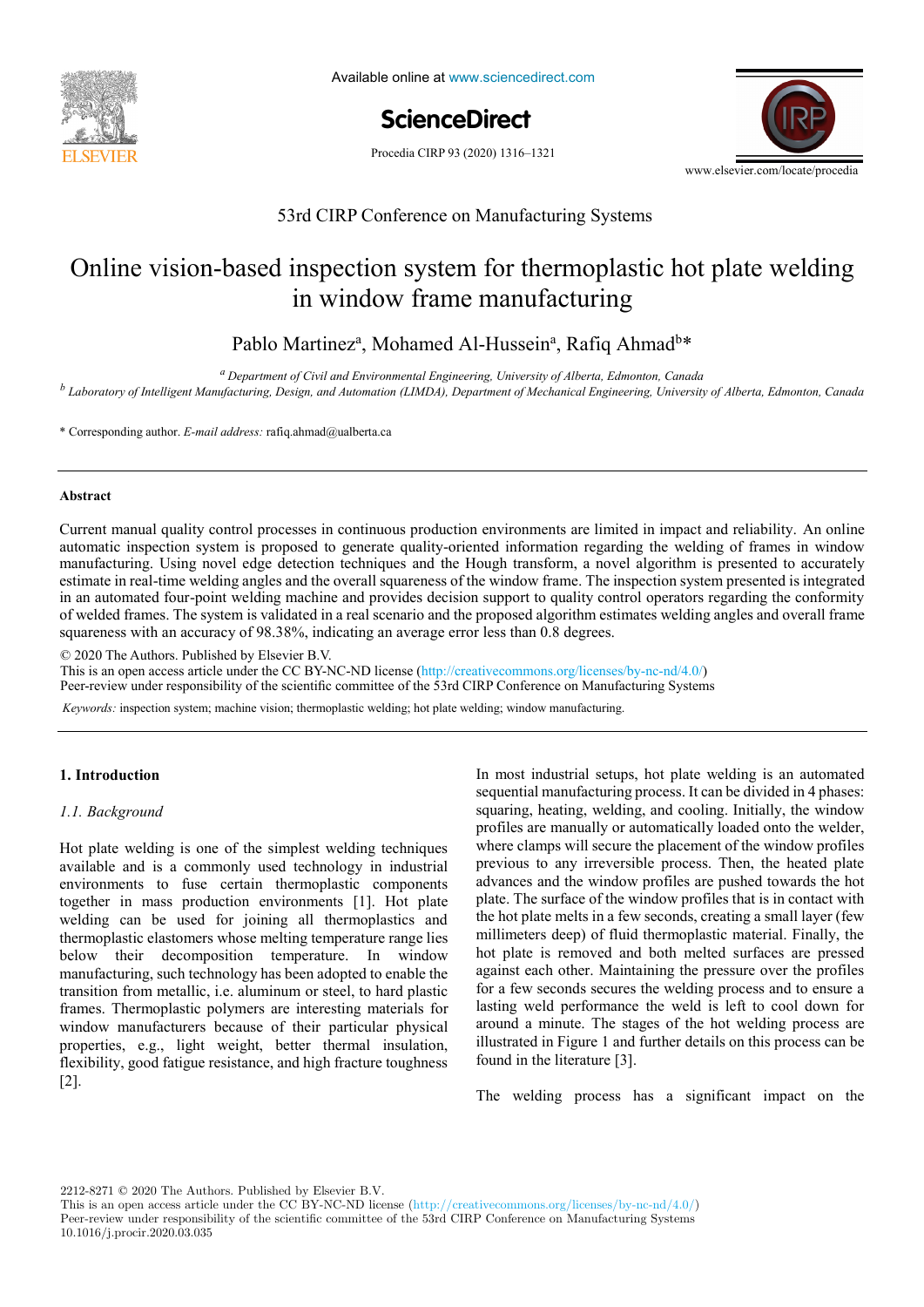

**Figure 1.** Automated hot plate welding process illustration.

manufacturing quality and final thermal performance. At this stage, manufacturing quality relates to two main frame characteristics: weld strength and frame squareness. Machine related and environmental parameters, such as hot plate temperature, air humidity and temperature, cooling time, and clamping force and time, have reported effects on the final weld strength and frame squareness [4]. Due to the variability and complexity of the design of window frame profiles, a reliable inspection is necessary to ensure the quality of the manufacturing process.

Despite its importance, the inspection of window frames is currently a manual process, relying on operator experience and visual inspection. In some cases, the weld strength is tested on randomly selected welded parts using destructive testing procedures, with their associated drawbacks. Nonetheless, results may give insight into potential maintenance issues or base product deficiencies [5]. Currently, a randomly selected window frame is tested from a 100-unit batch. If the tested frame does not achieve the minimum weld strength required by quality standards, then the whole batch is isolated for further analysis. Otherwise, the batch continues its manufacturing process. However, this testing approach does not provide realtime information regarding the quality of each window frame and is susceptible to false positives and false negatives, and further action to correct detected deficiencies in the manufacturing process increases overhead costs for the production line.

To apply an Industry 4.0 approach to the problem, an online automatic vision-based inspection system for thermoplastic hot plate welding of window frames is proposed in this study. The aim of this system is twofold: to provide quality-oriented results for each manufactured window frame in real-time, which facilitates decision-making by quality control operators on a case-by-case basis; and to continuously generate qualityoriented data that can be analyzed afterwards using data mining or artificial intelligence techniques to optimize the manufacturing process from a quality perspective.

#### *1.2. Literature review*

Thermoplastic welding joints have been researched thoroughly and numerous publications aim to model welding as a multiinput multi-output process [6]. Different types of welding processes for joining thermoplastic components are available, i.e., friction welding or ultrasonic welding; however, hot plate welding has proved to be the most reliable for hard

thermoplastics, such as polyvinyl chloride (PVC). However, little research exists on the inspection of thermoplastic welding, given that the literature is found to focus heavily on metallic alloys. Existing inspection systems for plastic parts focus on surface defect detection. The automatic detection and control of surface defects was researched recently, aiming to ensure surface and aesthetic quality of plastic products [7]. In window frames, however, the potential inspection system has to consider structural and welding performance parameters, as the frame supports all the components of the window in later stages. Therefore, a robust inspection system is investigated herein to finally support mitigate defects in window frames to optimize resource usage and reduce unnecessary risks.

Automated online product inspection is currently a requirement for most manufacturing processes, especially when real-time communication and connectivity are the mainstays of an Industry 4.0 approach [8]. Computer vision has been adopted globally as the preferred approach to solve such challenges [9]. In welding processes, non-destructive vision-based online inspection has been developed to measure and detect external defects in real-time [10], [11]. Recent works use different visual sensors, such as cameras or lasers, to provide feedback on the post-manufacturing state of the welded part. Subsequently, monitoring of weld quality in an industrial environment was achieved [12]. Results reported high accuracy measurements of weld dimensions and identification of defects associated with a robotic welding process, such as plate displacement and undercut welds.

Whereas most literature on welding defect inspection focuses on the weld area (weld seam), hot plate welding applies external forces during the weld phase that may cause defects outside the weld area. For window manufacturing, these applied forces may introduce deviations in the overall frame squareness and local angle connection. These deviations have been the source of issues in later stages of the window manufacturing process, especially during the glass installation. An unsquared frame causes increased glass stress and cracks occur during installation, causing unnecessary physical strain on operators and potential risks due to breaking glass [13].

#### **2. Inspection system**

The inspection system presented in this study aims to inspect the final state of the welding joint and final squareness of the window frame during/after the cooling down phase is finished. The workflow of the proposed system begins by obtaining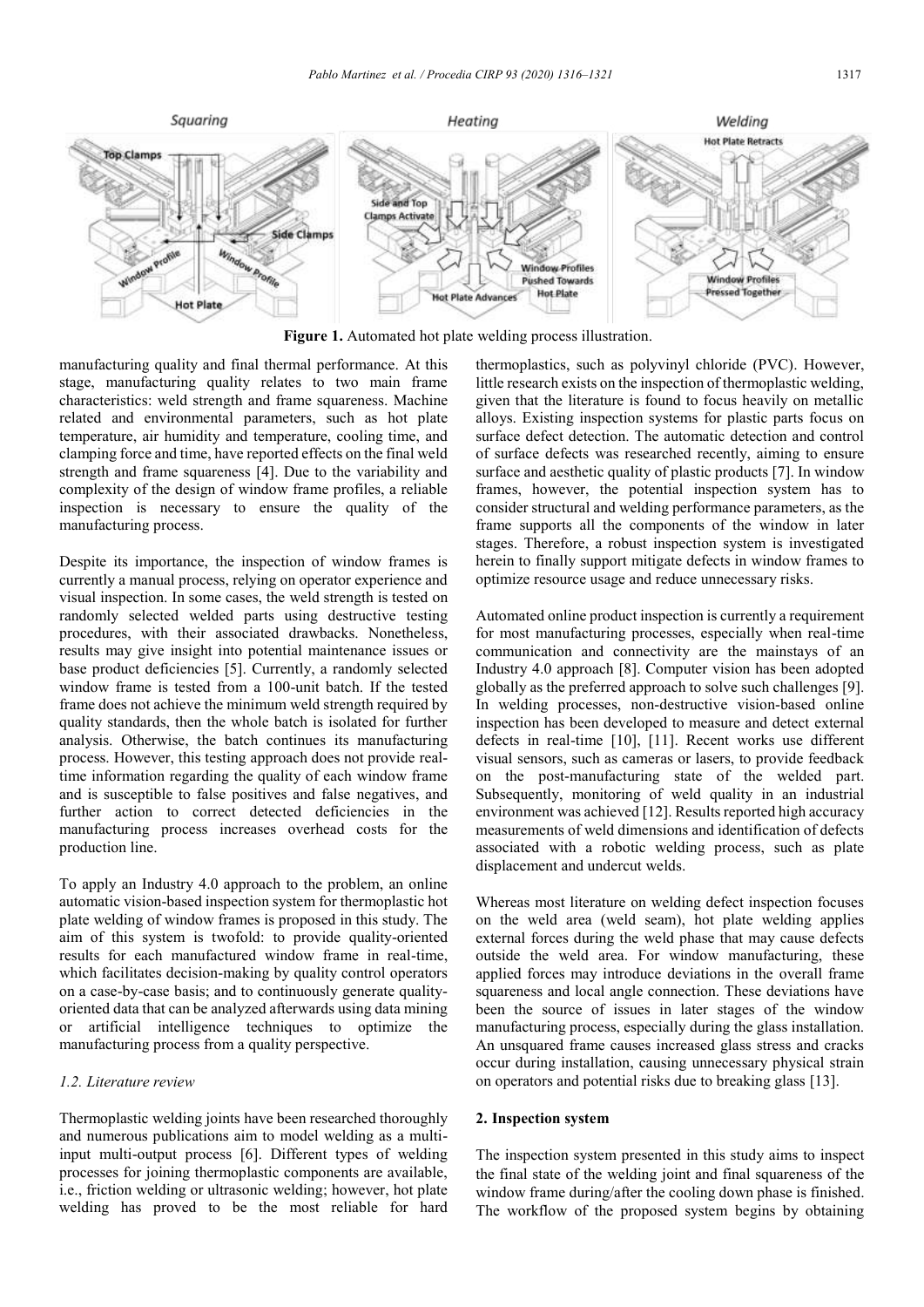visual data from each corner of the frame, where the weld seam is located, as illustrated in Figure 2. As the welding process occurs on all the corners of the frame simultaneously, four short range Basler ACE cameras with Optron 35 mm lenses are installed to obtain the required images. Each camera is mounted on the edge of the welding carriage, around 0.5 meters above the weld area, and provides a close view after the process has finished. The capture of the images is user triggered.



**Figure 2.** Illustration of the proposed inspection system on a VSM Sturtz four-point automated welding machine.

Then, the images are processed to obtain the relevant information regarding the quality of the weld on the window frame, namely the weld seam angle and the squareness of the frame. The presented inspection system is a novel algorithm based on well-known image processing techniques, such as edge detectors, blurring filters, or the Hough transform. Such techniques have already been proven successful to provide highly accurate measurements for inspection processes for different industry sectors, from steel [14] to bottle [15] manufacturers. Finally, the inspection results determine the conformity of the recently welded window frame and communicate the decision to support quality control decision making of the operators. The following subsections will explain further each sub-process of the inspection system.

#### *2.1. Image processing*

For each one of the images, the same image processing algorithm is used, no matter the orientation of the window corner weld. To identify the angles that define the final weld quality, several steps are needed to process the image. Step (1): The original image is undistorted using the intrinsic camera matrix obtained by standard camera calibration [16]. Step (2): Gaussian blurring is used to remove unwanted edges (noise) that could be generated from the background afterwards. Step (3): The automatic threshold Canny edge detector is then applied to obtain a mask with the most relevant edges in the image [17]. Step (4): Hough transform is applied over the binary mask to obtain the parametric lines that are defined by the detected edges, following Equation (1) below.

$$
L(\rho, \theta) \coloneqq \begin{cases} \rho = \sqrt{x^2 + y^2} \\ \theta = \tan^{-1}(\frac{y}{x}) \end{cases} \tag{1}
$$

where  $L(\rho, \theta)$  is the set of lines detected by the Hough

transform in polar coordinates, and  $(x, y)$  are the pixel coordinates of the points belonging to each edge from the undistorted binary image. Step (5): Using k-means clustering around the  $\theta$  value, the detected lines are separated into different sets. Step (6): The outliers of each cluster are removed. A line is defined as an outlier in a cluster if its parameters satisfy Equation (2).

$$
\mu_{\theta} + 2.5\sigma_{\theta} \ge \theta \ge \mu_{\theta} - 2.5\sigma_{\theta} \tag{2}
$$

where  $\mu_{\theta}$  and  $\sigma_{\theta}$  are the mean and standard deviation of the  $\theta$ parameter of all the lines within the same cluster. A step-bystep overview of the image processing results can be found in Figure 3.



**Figure 3.** Image processing results obtained from the inspection of a weld seam on a uPVC window corner.

#### *2.2. Interpreter*

The line clusters provided by the image processing algorithm need to be associated with their corresponding location on the frame, namely the weld seam, the horizontal frame edges, and the vertical frame edges, to be able to give meaning to the results of the algorithm. As such, for this study, the clustering method is limited to a maximum of three clusters. Another characteristic to consider is that the orientation of the weld seam depends on the weld area selected. As the welded frame corners are in different orientations, the cluster identification needs to be independent of the orientation of the window frame. As such, each cluster needs to be identified accurately. To ease the calculation process, each cluster is represented by the 'average' line,  $C(\rho_c, \theta_c)$ , of the cluster as defined in Equation (3).

$$
C_j(\rho_{cj}, \theta_{cj}) \coloneqq \begin{cases} \rho_{cj} = \frac{1}{n} \sum_{i=0}^n \rho_i \\ \theta_{cj} = \frac{1}{n} \sum_{i=0}^n \theta_i \end{cases} \tag{3}
$$

Let  $C_1$ ,  $C_2$ , and  $C_3$  be the 'average' lines of each cluster such that  $\theta_{c1} < \theta_{c2} < \theta_{c3}$ . Cluster identification is then performed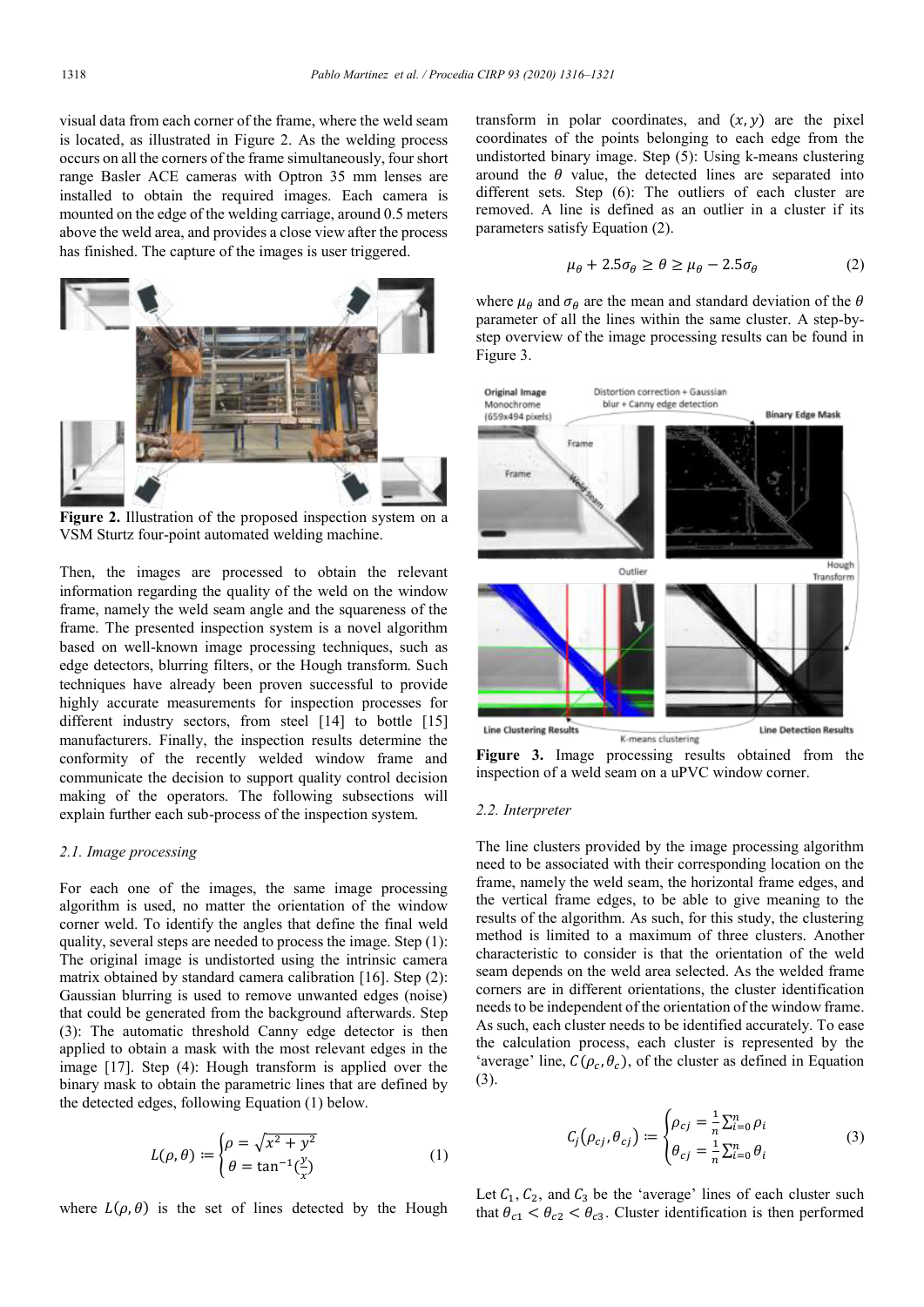by looking at the values of  $\theta_{cj}$  of each cluster. As the weld seam is always created between the two frame components that are being welded together,  $\theta_{ci}$  values can determine its origin. Equation (4) characterizes each cluster based on the patterns of the welding process.

$$
\begin{cases}\nV_l = C_1 \\
H_l = \begin{cases}\nC_2 & \text{if } \theta_{c3} > \pi/2 \\
C_3 & \text{if } \theta_{c3} < \pi/2\n\end{cases} \\
D_l = \begin{cases}\nC_3 & \text{if } \theta_{c3} > \pi/2 \\
C_2 & \text{if } \theta_{c3} < \pi/2\n\end{cases}\n\end{cases} (4)
$$

where  $V_l$ ,  $H_l$ , and  $D_l$  correspond to the vertical, horizontal, and diagonal line clusters. To obtain both metrics, an initial estimation of the angles between line clusters is needed. Let  $\alpha$ and  $\beta$  be the angles between line clusters as defined in Figure 4, where the clusters are represented by the 'average' lines as defined in Equation (3).

Next, a welded frame is considered correct when the frame is squared, and the weld seam is evenly separated from both frame components. Considering that ε is the tolerance of the welding process, as defined by the process quality standards, and ⊥ is the squareness of the window frame at a specific corner, the inspection system checks the conditions stated in Equation (5).

$$
\begin{cases} \bot = \alpha + \beta \approx 90^{\circ} \pm \varepsilon \\ \alpha = \beta = 45^{\circ} \pm \varepsilon \end{cases} \tag{5}
$$

Therefore, if both conditions stated in Equation (5) are within the process tolerance, then the inspection system considers that the window frame is correctly welded and may continue down the production line. Otherwise, the inspection system communicates the non-conformity of the inspected frame to the operator (currently, with a flashing red signal light). As such, the frame can be sorted out manually for further manual inspection if needed.



**Figure 4.** Definition of the angles between line clusters.

#### **3. Results and discussion**

This section aims to validate the proposed inspection system in two real scenarios. First, the experimental setup is defined, then the results are presented and analyzed, and finally the potential limitations are discussed in addition to the potential for integration of the inspection system in continuous production lines.

#### *3.1. Experimental setup*

To test the inspection system, two window frames of different size but having the same profile are welded automatically using a VSM Sturtz vertical four-point welder machine. The resulting frames are inspected after the cooling process is finished. The purpose of the experiment is to test the accuracy of the proposed system, as well as evaluate its real-time performance. The dimensional information regarding the welded frames is found in Figure 5. For both frames, all the welded areas are inspected.



Figure 5. Overview of the frames used for validation.

#### *3.2. Inspection results*

For each panel, the results obtained from the proposed inspection system are presented in

Table **1** and **Table 2**. The ground-truth results are obtained by manual measurements, using a manual protractor with 0.1 degrees of accuracy. These measurements are labeled as 'Real' in the following tables. Each welding corner is numbered for identification purposes while doing the manual measurements.

**Table 1.** List of the results obtained with the inspection system on window frame 1.

|   | Welding Angle [ <sup>°</sup> ] |      |           |      | Squareness [ <sup>o</sup> ] |      |
|---|--------------------------------|------|-----------|------|-----------------------------|------|
| # | Alpha                          |      | Beta      |      |                             |      |
|   | Inspected                      | Real | Inspected | Real | Inspected                   | Real |
|   | 45.7499                        | 45.2 | 42.5185   | 44.1 | 88.2685                     | 89.3 |
| 2 | 45.8169                        | 46.3 | 43.3497   | 43.8 | 89.1667                     | 90.1 |
| 3 | 43.8625                        | 44.4 | 45 3077   | 46.2 | 89.1702                     | 90.6 |
| 4 | 43 4447                        | 43.0 | 45.5232   | 46.7 | 88.9678                     | 89.7 |

**Table 2.** List of the results obtained with the inspection system on window frame 2.

|                | Welding Angle $\lceil \degree \rceil$ |      |           |      |                             |      |
|----------------|---------------------------------------|------|-----------|------|-----------------------------|------|
| #              | <b>Alpha</b>                          |      | Beta      |      | Squareness [ <sup>o</sup> ] |      |
|                | Inspected                             | Real | Inspected | Real | Inspected                   | Real |
|                | 46.2312                               | 46.1 | 43 4441   | 43.2 | 89.6753                     | 89.3 |
| $\overline{c}$ | 46.3731                               | 46.5 | 42.8427   | 44.3 | 89.2158                     | 90.8 |
| 3              | 43.9552                               | 44.8 | 43 9019   | 45.6 | 87.8571                     | 90.4 |
| 4              | 44.6374                               | 45.1 | 44.0496   | 44.6 | 88.6870                     | 89.7 |

Based on these results, the performance of the inspection algorithm can be statistically analyzed. Table 3 shows the performance analysis per frame and Figure 6 shows a comparison angle by angle of the results obtained versus the measurements performed. As noted, the average accuracy is over 98%, with an error (mean  $\pm$  standard deviation) of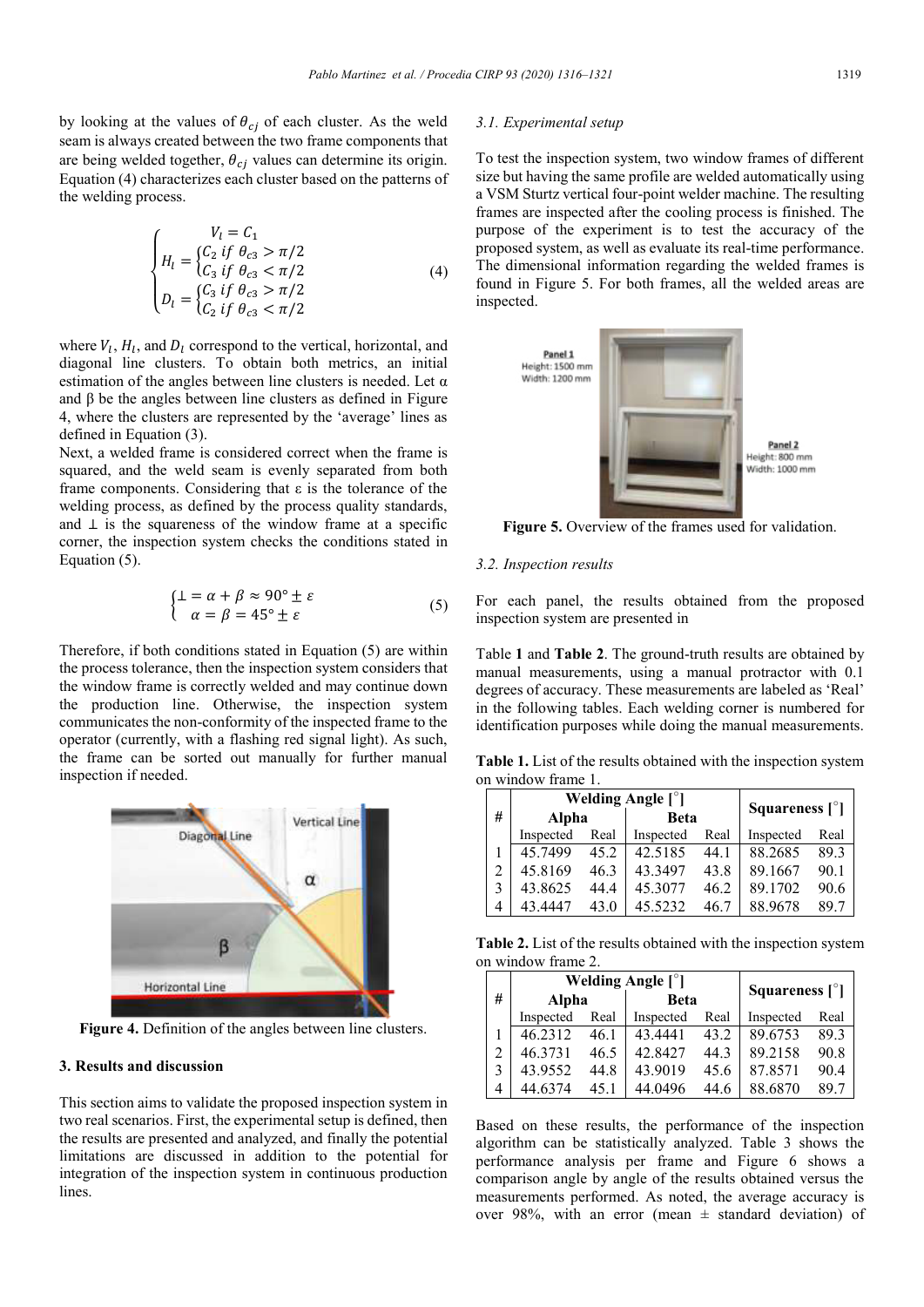$0.7645^{\circ} \pm 0.4195^{\circ}$  and  $0.6894^{\circ} \pm 0.6010^{\circ}$  for panels 1 and 2, respectively.

|                                       | Frame  | Frame  | <b>Overall</b> |
|---------------------------------------|--------|--------|----------------|
|                                       |        |        | Performance    |
| Average Error $\lceil \degree \rceil$ | 0.7645 | 0.6894 | 0.7269         |
| <b>Standard</b>                       | 0.4195 | 0.6010 | 0.5022         |
| Deviation $\lceil \degree \rceil$     |        |        |                |
| Accuracy [%]                          | 98.30  | 98.46  | 98 38          |

**Table 3.** Performance statistics of the inspection algorithm.



**Figure 6.** Inspection results vs. angle measurements for the test window frames.

#### *3.3. Discussion and limitations*

The proposed automated online vision-based inspection system is capable of accurately measuring the weld angles and squareness of a window frame after the welding process is finished. Accuracy of the weld angles is vital in terms of avoiding potential manufacturing, assembly, or installation problems later on. That said, it is worth noting that the research presented in this paper is an initial work that will be extended in the near future. The same setup will be used to detect possible surface defects, such as blackened areas due to an excessively high temperature of the hot plates.

To apply the described inspection system in a continuous production line, the inspection has to be carried out at the same speed or faster than the production is occurring to avoid introducing unnecessary delays. Table 4 presents the algorithm's time performance. The presented results are obtained using an Intel Core i7-6700 CPU with 16 GB RAM.

**Table 4.** Time performance for the inspection algorithm.

|                                             | Inspection     |
|---------------------------------------------|----------------|
| Time Performance (mean $\pm$ std. dev. of 7 | $0.87$ s $\pm$ |
| runs, 100 loops each)                       | 24.4 ms        |

As the inspection system averages approximately one second per corner of the welded frame, the whole window frame is fully inspected in less than five seconds. As the cooling period of the window frame after the hot plate welding is around 50 seconds for common thermoplastics used in window manufacturing (PVC), the inspection system can be considered fast enough to be integrated without delaying the manufacturing process.

The integration and, consequently, the continuous generation of quality-oriented data in hot plate welding of thermoplastics will enable the introduction of machine learning and data mining techniques. These techniques have been proven to enable and facilitate knowledge discovery in manufacturing, from description of events, association, and classification to prediction, clustering, and evolution analysis [18], [19]. As such, an in-depth statistical analysis of the welding process as a whole and of the effect certain measurable parameters have on the final quality and performance of the window frame can be performed.

#### **4. Conclusions**

Hot plate welding is considered one of the simplest and most commonly used welding techniques for mass production. In window manufacturing, this approach is currently used to weld PVC window frames. In regards to quality, current practice relies on operator's experience and visual inspection, as well as optimized machine parameters, to obtain conforming frames. This study proposes a vision-based automatic inspection system for thermoplastic welded parts, using window frames as a case study. Through the application of the novel image processing techniques, such as edge detectors and the Hough transform, a novel algorithm is presented that can extract features of the welded components, then analyze and the assess in real-time the quality of the welding process. In this study, the quality of the window frame is determined based on the weld angles and the squareness of the final frame. Two real scenarios are used to validate the proposed algorithms, resulting in an overall measurement accuracy of over 98%, with less than one degree of average error. The proposed system will be installed in a continuous production line to generate qualityoriented data and will be expanded to detect potential surface defects. Once large amounts of data can be analyzed from a quality perspective, a deeper understanding of thermoplastic welding processes will be pursued.

#### **Acknowledgements**

The authors gratefully acknowledge the financial support of the Natural Sciences and Engineering Research Council of Canada (File No. IRCPJ 419145-15).

#### **References**

- [1] M. S. Haque and M. A. Siddiqui, "Plastic Welding: Important Facts and Developments," *American Journal of Mechanical and Industrial Engineering*, vol. 1, no. 2, pp. 15–19, 2016. DOI: https://doi.org/10.11648/j.ajmie.20160102.12.
- [2] N. Amanat, N. L. James, and D. R. McKenzie, "Welding methods for joining thermoplastic polymers for the hermetic enclosure of medical devices," *Medical Engineering & Physics*, vol. 32, no. 7, pp. 690–699, Sep. 2010. DOI: https://doi.org/10.1016/j.medengphy.2010.04.011.
- [3] D. Grewell and A. Benatar, "Welding of Plastics: Fundamentals and New Developments," *International Polymer Processing*, vol. 22, no. 1, pp. 43–60, Mar. 2007. DOI: https://doi.org/10.3139/217.0051.